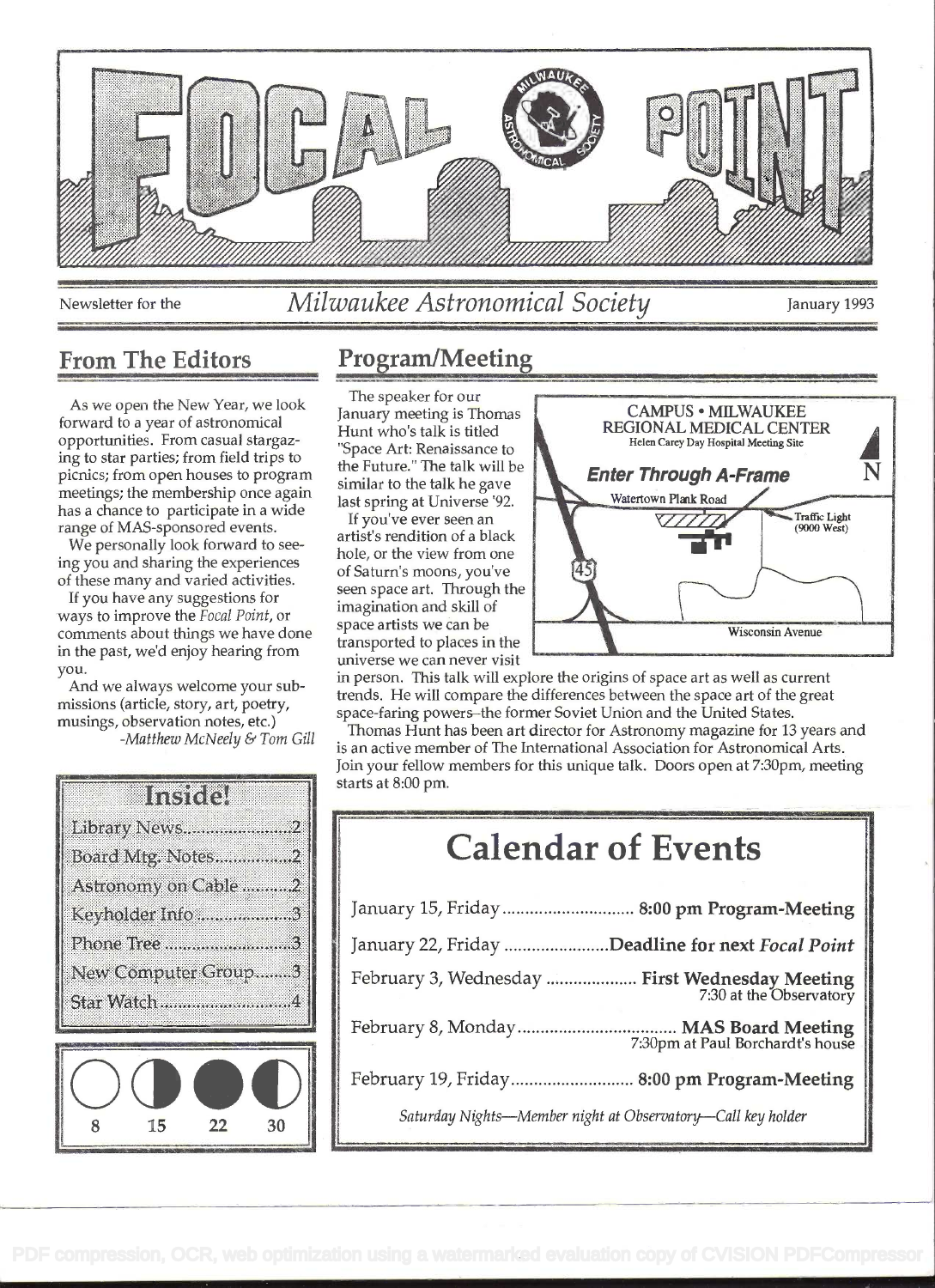#### Library News

"Just Point and Shoot"...Not!

Few ambitious astrophotographers these days can resist the appeal of electronic imaging and image processing. The CD workshops at last June's Universe '92 were jammed with enthusiasts-most of whom, including veteran astrophotographers, were just getting started in these new techniques. In his latest book, Choosing and Using a CCD Camera, Richard Berry presents in layman's terms and with meticulous organization just what the title promises.

Berry describes the attributes of different cameras now available; the hows and whys of dark frames, bias, thermal and flat field frames; and matching camera to telescope. He points out the probable need to fine-tune your telescope's mounting, focusing, and tracking/guiding capabilities.

This book even tells how to photograph a computer monitor and make photocopies from inkjet and laser printers. In addition, there are two 5.25-inch floppies\*\_the QUICKPIX software for calibrating a set of images taken with Lynxx, SBIG, or Electrim systems. If you're ready for more, there's a list of addresses for suppliers of cameras, software, and other accessories.

\*Lee Keith has been kind enough to make back-up copies of these diskettes and those accompanying related material in our library, namely Berry's "Introduction to Astronomical Image Processing" and "AstrolP" supplemental disks.

Tim Burrus has given us a copy of Yerkes Observatory's visitor guide. It can be found in the vertical reference file under ASTRONOMICAL OBSERVATO-RIES. Tim also shares with us the word that he occasionally converses with William Morgan down there at Williams Bay, that it is the 5th anniversary of the compilation of his Revised MK Spectral Atlas, and that the astronomer himself will celebrate his 87th birthday in January. The University of Chicago plans a symposium this year on Morgan's work at Yerkes, and a copy of the spectral atlas is in our historical collection.

Another recent addition is the revised (1992) edition of Modern Astronomy. an Activities Approach by Hemenway and Robbins. This workbook provides a self-paced course in using the tools of astronomical research. Some exercises require only household items. Other materials needed may present a challenge, so Appendix 4 gives a list of possible sources.

-Sally Waraczynski

#### Nov 1992 Board Meetin

To keep members informed of MAS business, this and future issues of the Focal Point will include excerpts from board meetings. Not all information will be printed as some of it is not applicable by the time it appears here. If you wish to review board notes in their entirety, copies are kept in the library.

Treasurer's Report: Savings \$ 3,780.30, checking \$275.80, total \$4056.10. Reports made available were: income statement, endowment report and a summary of membership renewals for 1992-93.

Other reports: Observatory Director-Trash cleared from behind buildings almost done, repairs to Zemlock scope and dome in progress, fumace may need water trap, all members using observatory advised to keep doors closed and make sure breakers are on for heaters. Tool shed passed final approval.

Committee Reports: Program-30 people attended Oct. 17th field trip, a loss of \$126 was incurred. Light Pollution-We are considering joining the Illuminating Engineering Society (lES) at \$135 per year. We plan to approach city and county engineers of surrounding communities to convince them of advantages for proper lighting.

-From notes take by Dorothy Kube

#### Astronomy Shows on Cable TV

Have you checked out your local cable stations lately? You might be surprised to know that some have astronomical programming. Thanks to Dorothy Kube for sharing the following information about two local cable shows, the award winning "The Sky Tonight" (geared toward the casual and curious observer) and "The Starry Messenger" (interviews with people about astronomy and related topics).

The shows are a community service of The Wehr Astronomical Society, Franklin, WI. The Starry Messenger is moderated and produced by Jim Kube. Several MAS members have been guests of the show in the past and will be seen in future shows. Part 2 of Gerry Samolyk's eclipse talk will run in January as will a special composite of "The Great Solar Eclipse of 1991" which shows many MAS members.

The cable companies and channels which carry the two shows are:

Viacom (N&S) Ch liB Warner (Milw) Ch 49\* Crown (West Allis) Ch 13A & Ch 30B Crown (New Berlin) Ch 30

Programs change monthly, so check cable listings for day and time of broadcast. (\*Wamer shows are M&F 10:00 am, Wed 10:30 am unless preempted by Shuttle flight coverage).

#### Mirror Grinding Machine Available

Jim Toeller has extended a generous offer to anyone interested in his home-made mirror grinding machine. Jim will give it away free of charge. For details, call Jim at 352-7144.

#### Wanted

If anyone has a C-90 they would like to sell or knows of someone who does, contact Wanda Berner at 646- 8229 or 691-2360.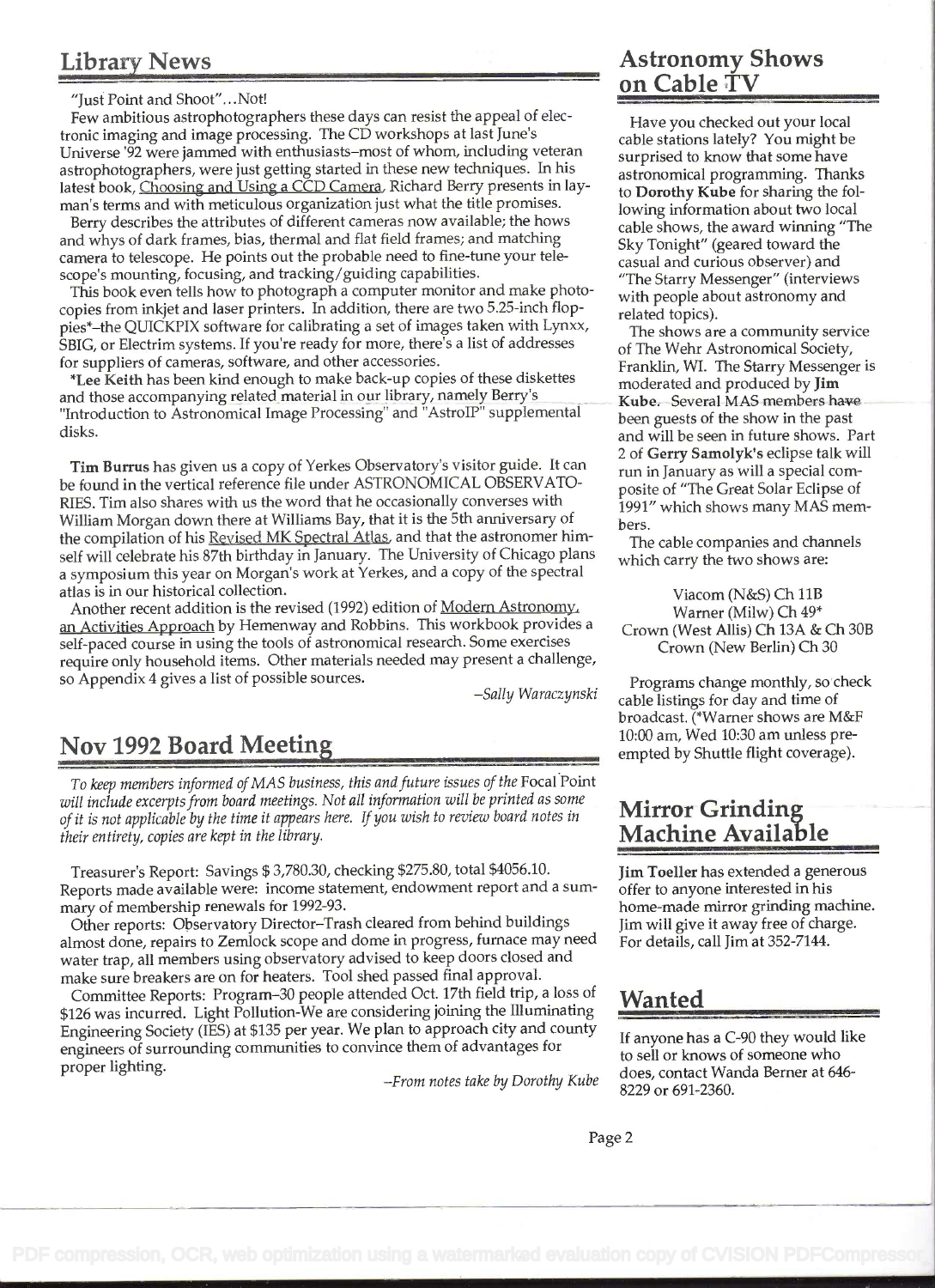### MAS IBM Astronomical Software Library

Your society has a substantial library of public domain/shareware astronomical software for IBM-PC and compatibles. Titles are too numerous to name here, so for more information, contact Lee Keith at 425-2331.

#### New MAS Computer Software Group

For the increasing number of people that have access to increasingly powerful PC's, this new MAS activity group is for you. The purpose would be to talk about and use the newest in astronomical software for the IBM PC (and compatible) and Apple Macintosh computers.

If you have some interesting astronomical software, bring it. The direction we go and the things we do will be determined by the interest of the members attending. Get involved and have fun!

The kickoff meeting will be at the home of Lee Keith, 8150 S. Legend Dr., Franklin on January 31 at 7:30 pm. I 'll have an IBM PC available for software demos, so if you have Mac software either bring your Mac or wait until we have a meeting at a member's house with a Mac. Call 425-2331 for more info. -Lee Keith

### MAS Members Brine Universe "Down To Earth"

on December 7, 1992, members Lee Keith and Karen Wesener put on an "out of this world" show to Ms. Way's 4th grade class at Wilson Elementary School in Sheyboygan, WI. They were invited by their nephew. Lee talked on the vastness of the Universe and showed the Sun with a small telescope, while Karen told constellation stories about how the stars in the sky came to be, as well as the Perseus-Andromeda myth. The kids had a lot of fun and learned a lot. Lee & Karen got the best reward of all-a warm heart! They would like to encourage all MAS members to go to an elementary class and talk about astronomy. It may be all the astronomy the kids get!

-Lee Keith

| Saturday Night<br>Keyholders      |          |
|-----------------------------------|----------|
| Jan 16 Ken Waraczynski 321-0918   |          |
| Jan 23 Richard Wiesen             | 781-4757 |
| Jan 30 Wanda Berner               | 646-8229 |
| Feb 6 Paul Borchardt              | 781-0169 |
| Feb 13 Mary Brunet                | 544-1342 |
| Feb 20 Greg Ciesla <mark>k</mark> | 529-0548 |
|                                   |          |

#### MAS to go "On Tour"

In addition to our regular Open House schedule, with which we reach hundreds of people each summer, <sup>I</sup> would like to try to extend the "Universal Tour" theme of the 1992 NCRAL convention by bringing the telescopes of the MAS closer to the public and showing them the universe in local parks. We could potentially reach thousands if the park is well placed. Do you have a park nearby that may lend itself to this sort of thing? Call Lee Keith at 425-2331 with your suggestions.

#### Phone Tree List

The following members are participating in the MAS Phone Tree. If you would like to be put on the list(s), call Wanda Berner at 646-8229. Person starting calls first person on the list after your name, last person calls first person. If you reach answering machine or another person other than member, leave a message and call next name. Keep calling until you reach a member who can pass on the information.

| Member                  | Phone                 | Observing                  | Aurora Alert*                       | Sunspots       |
|-------------------------|-----------------------|----------------------------|-------------------------------------|----------------|
| Wanda Berner            | 646-8229 or 691-2360  |                            | $\bullet$ not after 12 $\degree$    |                |
| Sally Jo Michalko       | 524-9499              |                            | • not after 11                      |                |
| Tom Gill                | 476-6986              |                            | • not after 11                      | • summer/wknds |
| <b>Tim Burrus</b>       | 783-6572              | ٠                          | <sup>o</sup> not after 11           |                |
| Tom Schmidtkunz         | 352-1674 299-6383 (w) | • esp. if out of Milwaukee |                                     |                |
| Lee Keith               | 425-2331              | • not after 11             | • not after 11                      |                |
| Karen Wesener           | 425-2331              |                            |                                     |                |
| Debbie Frey             | 355-3470              |                            |                                     |                |
| Scot Laskowski          | 421-3517              |                            |                                     |                |
| Jeff Annis              | 542-0105              |                            |                                     |                |
| Jim & Dorothy Kube      | 453-8858              |                            |                                     |                |
| <b>Brian Ganiere</b>    | 961-8745              |                            |                                     |                |
| Matthew McNeely         | 354-5347              |                            |                                     |                |
| Mark & Nora Kniskern    | 744-5735              |                            |                                     |                |
| Keith Bodoh             | 272-2078              |                            |                                     |                |
| <b>Charlotte Nelson</b> | 466-2081              |                            |                                     |                |
| Dan Koehler             | 662-2987              |                            |                                     |                |
| Peter Smitka            | 785-0926              |                            |                                     |                |
| Alan Dyer               | 594-3763              |                            |                                     |                |
| Paul Borchardt          | 781-0169              |                            | $\bullet$ not after 10:30 $\degree$ |                |

\*Note: For spectacular aurora, those with a "\*" say OK to call anytime. For others without time limits, please use common sense.